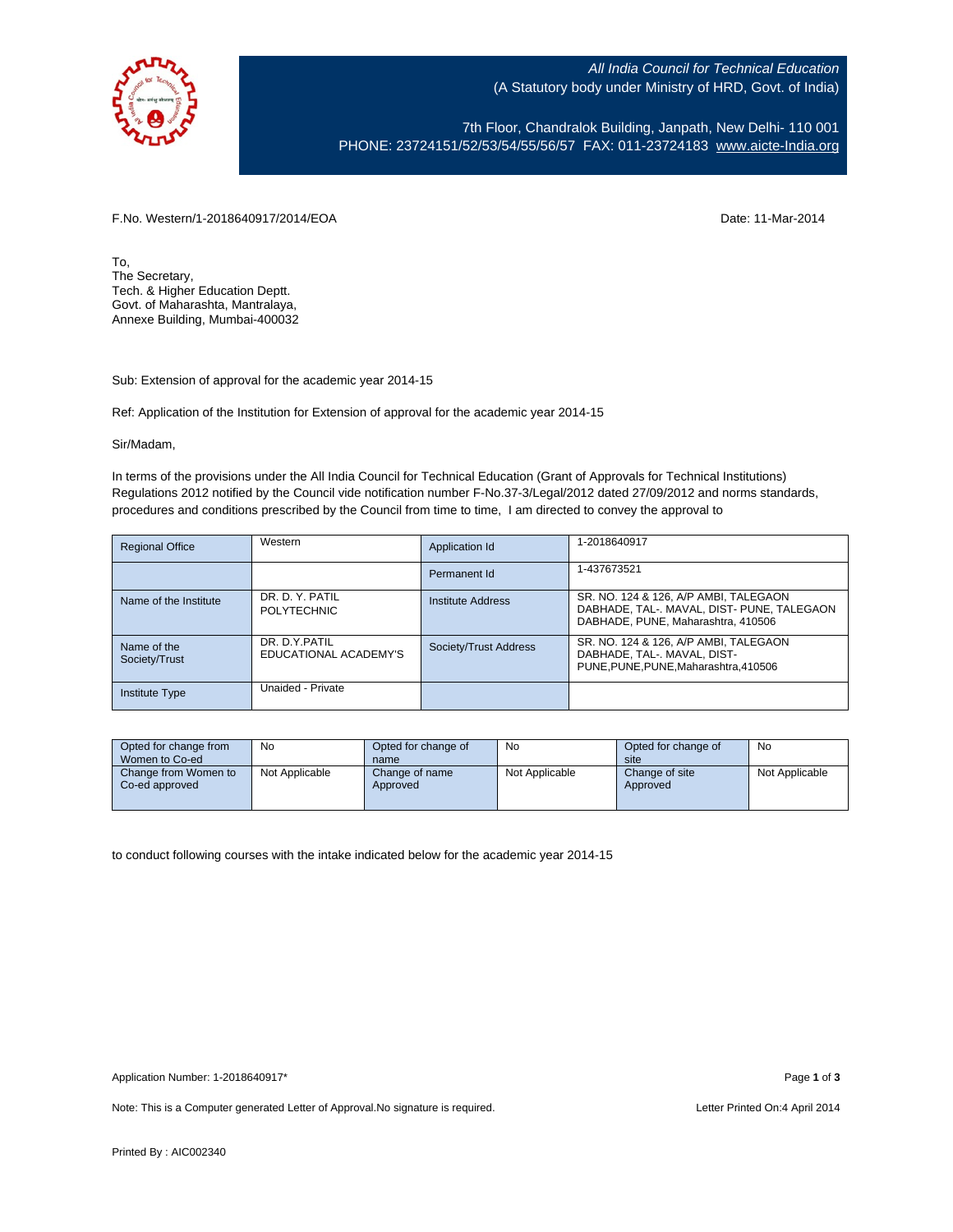

## All India Council for Technical Education (A Statutory body under Ministry of HRD, Govt. of India)

7th Floor, Chandralok Building, Janpath, New Delhi- 110 001 PHONE: 23724151/52/53/54/55/56/57 FAX: 011-23724183 [www.aicte-India.org](http://www.aicte-india.org/)

| Application Id: 1-2018640917                          |           | Course         |                                                                          | <b>Affiliating Body</b>    |                                                                     |                |                              |                     |                     |
|-------------------------------------------------------|-----------|----------------|--------------------------------------------------------------------------|----------------------------|---------------------------------------------------------------------|----------------|------------------------------|---------------------|---------------------|
|                                                       |           |                |                                                                          |                            |                                                                     |                |                              |                     |                     |
| Program                                               | Shift     | Level          |                                                                          | Full/Part Time             |                                                                     | Intake 2013-14 | Intake Approved for<br>14-15 | NRI Approval status | PIO Approval status |
| <b>ENGINEERING</b><br><b>AND</b><br><b>TECHNOLOGY</b> | 1st Shift | <b>DIPLOMA</b> | <b>AUTOMOBILE</b><br><b>ENGINEERING</b>                                  | <b>FULL</b><br><b>TIME</b> | Maharashtra State<br><b>Board of Technical</b><br>Education, Mumbai | 60             | 60                           | No                  | No                  |
| <b>ENGINEERING</b><br><b>AND</b><br><b>TECHNOLOGY</b> | 1st Shift | <b>DIPLOMA</b> | <b>CIVIL</b><br><b>ENGINEERING</b>                                       | <b>FULL</b><br><b>TIME</b> | Maharashtra State<br><b>Board of Technical</b><br>Education, Mumbai | 120            | 120                          | <b>No</b>           | <b>No</b>           |
| <b>ENGINEERING</b><br><b>AND</b><br><b>TECHNOLOGY</b> | 1st Shift | <b>DIPLOMA</b> | <b>COMPUTER</b><br><b>ENGINEERING</b>                                    | <b>FULL</b><br><b>TIME</b> | Maharashtra State<br>Board of Technical<br>Education, Mumbai        | 60             | 60                           | <b>No</b>           | <b>No</b>           |
| <b>ENGINEERING</b><br><b>AND</b><br><b>TECHNOLOGY</b> | 1st Shift | <b>DIPLOMA</b> | <b>ELECTRONICS &amp;</b><br>TELE-<br>COMMUNICATION<br><b>ENGINEERING</b> | <b>FULL</b><br><b>TIME</b> | Maharashtra State<br><b>Board of Technical</b><br>Education, Mumbai | 60             | 60                           | No                  | No                  |
| <b>ENGINEERING</b><br>AND<br><b>TECHNOLOGY</b>        | 1st Shift | <b>DIPLOMA</b> | <b>INFORMATION</b><br><b>TECHNOLOGY</b>                                  | <b>FULL</b><br><b>TIME</b> | Maharashtra State<br>Board of Technical<br>Education, Mumbai        | 60             | 60                           | <b>No</b>           | <b>No</b>           |
| <b>ENGINEERING</b><br>AND<br><b>TECHNOLOGY</b>        | 1st Shift | <b>DIPLOMA</b> | <b>MECHANICAL</b><br><b>ENGINEERING</b>                                  | <b>FULL</b><br><b>TIME</b> | Maharashtra State<br>Board of Technical<br>Education, Mumbai        | 120            | 120                          | <b>No</b>           | <b>No</b>           |
| <b>ENGINEERING</b><br><b>AND</b><br><b>TECHNOLOGY</b> | 2nd Shift | <b>DIPLOMA</b> | <b>COMPUTER</b><br><b>ENGINEERING</b>                                    | <b>FULL</b><br><b>TIME</b> | Maharashtra State<br>Board of Technical<br>Education, Mumbai        | $\mathbf 0$    | 60                           | <b>No</b>           | <b>No</b>           |
| <b>ENGINEERING</b><br><b>AND</b><br><b>TECHNOLOGY</b> | 2nd Shift | <b>DIPLOMA</b> | <b>MECHANICAL</b><br><b>ENGINEERING</b>                                  | <b>FULL</b><br><b>TIME</b> | Maharashtra State<br>Board of Technical<br>Education, Mumbai        | 60             | 60                           | <b>No</b>           | <b>No</b>           |

• Validity of the course details may be verified at www.aicte-india.org>departments>approvals

Application Number: 1-2018640917\* Page **2** of **3**

Note: This is a Computer generated Letter of Approval.No signature is required. <br>
Note: This is a Computer generated Letter of Approval.No signature is required.